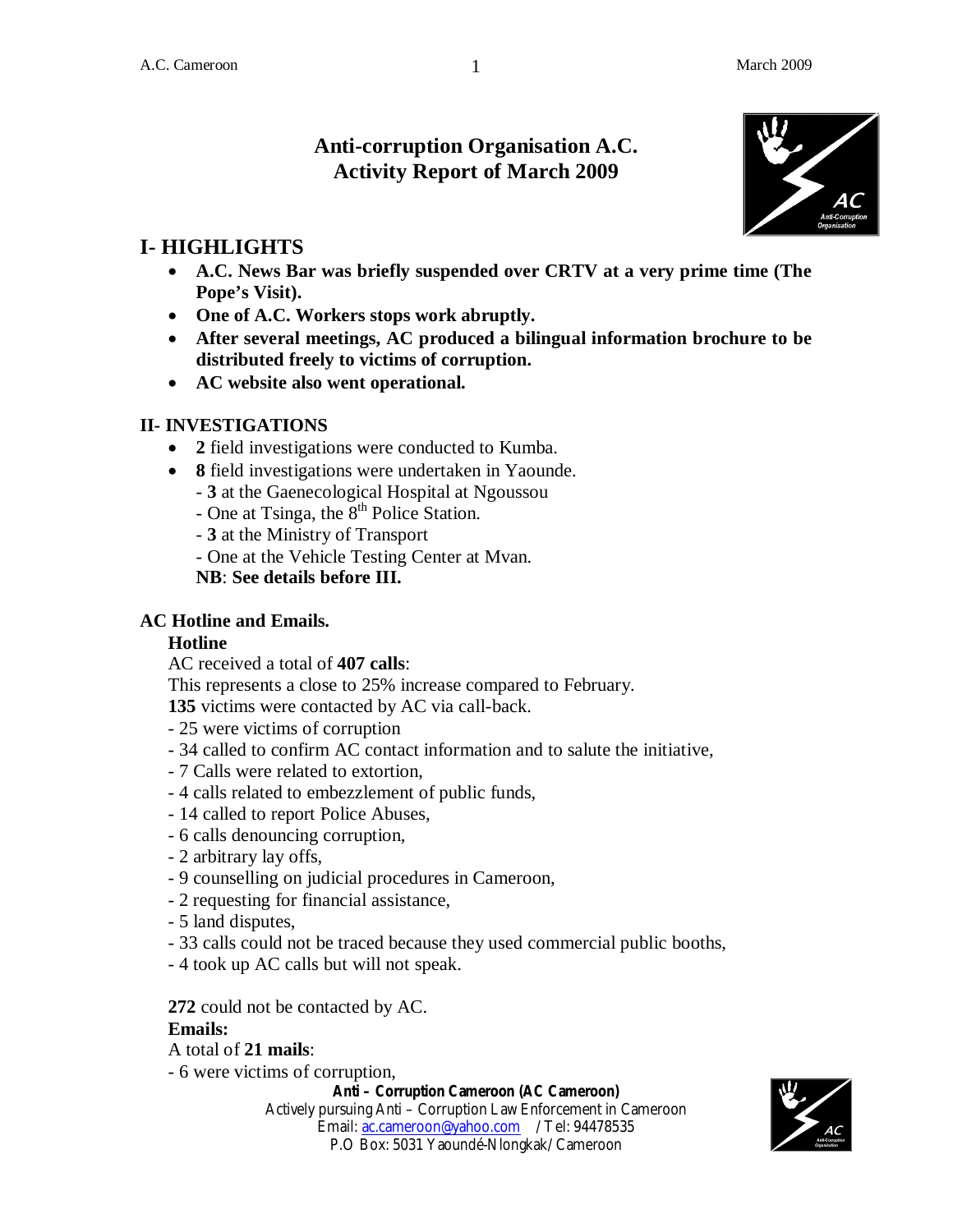- 12 Human rights related problems,
- 2 to congratulate AC,

- One seeking for employment.

#### **AC Brochure:**

- After several corrections by the AC Director, an AC general information brochure was finally produced in March. The production of an information brochure was deemed necessary as a means of directly empowering victims of corruption. It is distributed freely to members of the public. 100 copies were produced.

- 30 copies were distributed in Kumba.

- 06 AC Info Kits were distributed in Kumba.
- 50 were distributed in Yaounde: 20 at Obili 30 in town.
- Translated Brochure into French, yet to be printed.

### **II. INVESTIGATIONS (Details)**

#### **Kumba:**

- The trip to Kumba was a continuation of a mission started in February. Corruption was noticed at the Meme Divisional Delegation of Transport where the Delegate was involved in what Article 142 of the Penal Code calls "Undue Demand".
- The Mayor of the Kumba I Urban Council was equally an accomplice in the offence of undue demand.
- In both cases, the two authorities illegally extorted money from vehicle users in the name of issuing them Certificates of Road Worthiness that they are not authorised to by law.
- NB: For details consult "Report of First Trip to Kumba", and "Report of Second Trip to Kumba" in the AC Investigations Kit.

### **Ministry of Transport:**

- Our mission to the Ministry of Transport was to obtain the Ministerial Decision instituting Vehicle Testing Centres in Cameroon and the Decree Privatising the Sector.
- There the Sub-Director in charge of Land Transport informed AC "No official of his Ministry has the power to conduct Vehicle Testing Services or to issue any certificate related to that." He said that private companies conduct all vehicle testing.

### **The Gaenecological and Obstetric Hospital:**

AC visited the hospital and noticed that Doctors requested an additional sum of 6.000 Frs. Before signing a Medical Certificate after the legally authorised 1.800 Frs. has been paid.

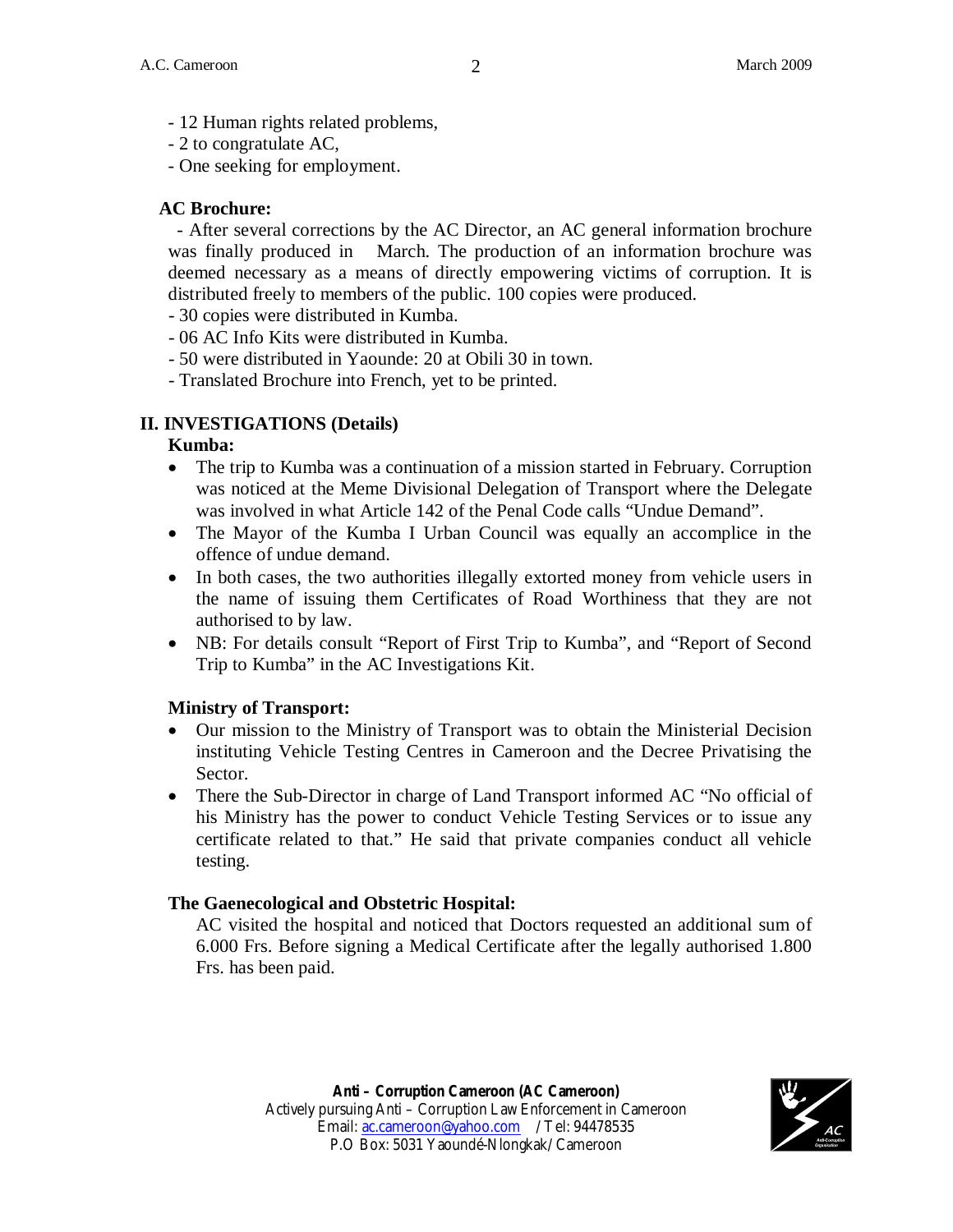## **The 8th Police Station Tsinga**

AC noticed that the Police extort money from citizens before following up cases. Such money is requested indirectly in the name of "petrol money".

### **III. LEGAL**

- **One** "constatation" was conducted by AC at the Gaenecological and Obstetric hospital at Ngoussou with Maitre Temngoua (Bailiff). NB: AC went with a bailiff to witness allegations by a victim who was asked to pay an illegal 6000 Frs CFA., by doctors before a medical certificate was issued.
- The  $2<sup>nd</sup>$  "constatation" scheduled at the  $8<sup>th</sup>$  Police Station Tsinga did not hold because the victim did not sign on for a court case, he preferred to negotiate with the Police officers (pay the bribe).
- AC held a working session with Lawyer Fombad in the latter's office at Tsinga on how to file a lawsuit following the 'constatation' of the Bailiff at the Ngoussou Hospital.
- AC was informed by ADDEC that the Yaounde Court of First Instance rejected the lawsuit filed by ADDEC/AC against the Director of ASMAC on the grounds that the accused was not the competent moral person.
- Met with Lawyer Tambe in Kumba to discuss the modalities of filing a lawsuit on the Kumba Drivers' case.

#### **IV. MEDIA**

 AC website went fully operational in English. The site's address http//www.kickcorruption.org. Just like the posters, media interventions and brochure, the website is yet another tool for information and sensitization of victims of corruption.

-The purpose of the website is equally to publish AC activities, programmes, finances to victims, the public and to donors.

 AC got in touch with CRTV to know why the AC public information on the News Bar was suspended during the Papal visit and thereafter.

#### **V. RELATIONS WITH INSTITUTIONS**

- Meeting with CIFOR to discus the problem of corruption in the Forestry sector and corruption in the NGO sector.
- Meeting in the US on corruption in the NGO sector and involving the citizens in the fight against corruption through legal action, including: author Raymond Baker, US State Department Officials, US Senate, African Union officials, INTERPOL –Washington, USAID officials and journalists.
- Meetings in the UK on corruption in the NGO sector and involving the citizens in the fight against corruption through legal action, including: officials from the Foreign Office, DFID, the NGO Tiri, the author Giles Bolton, academic researcher of corruption and other activists.

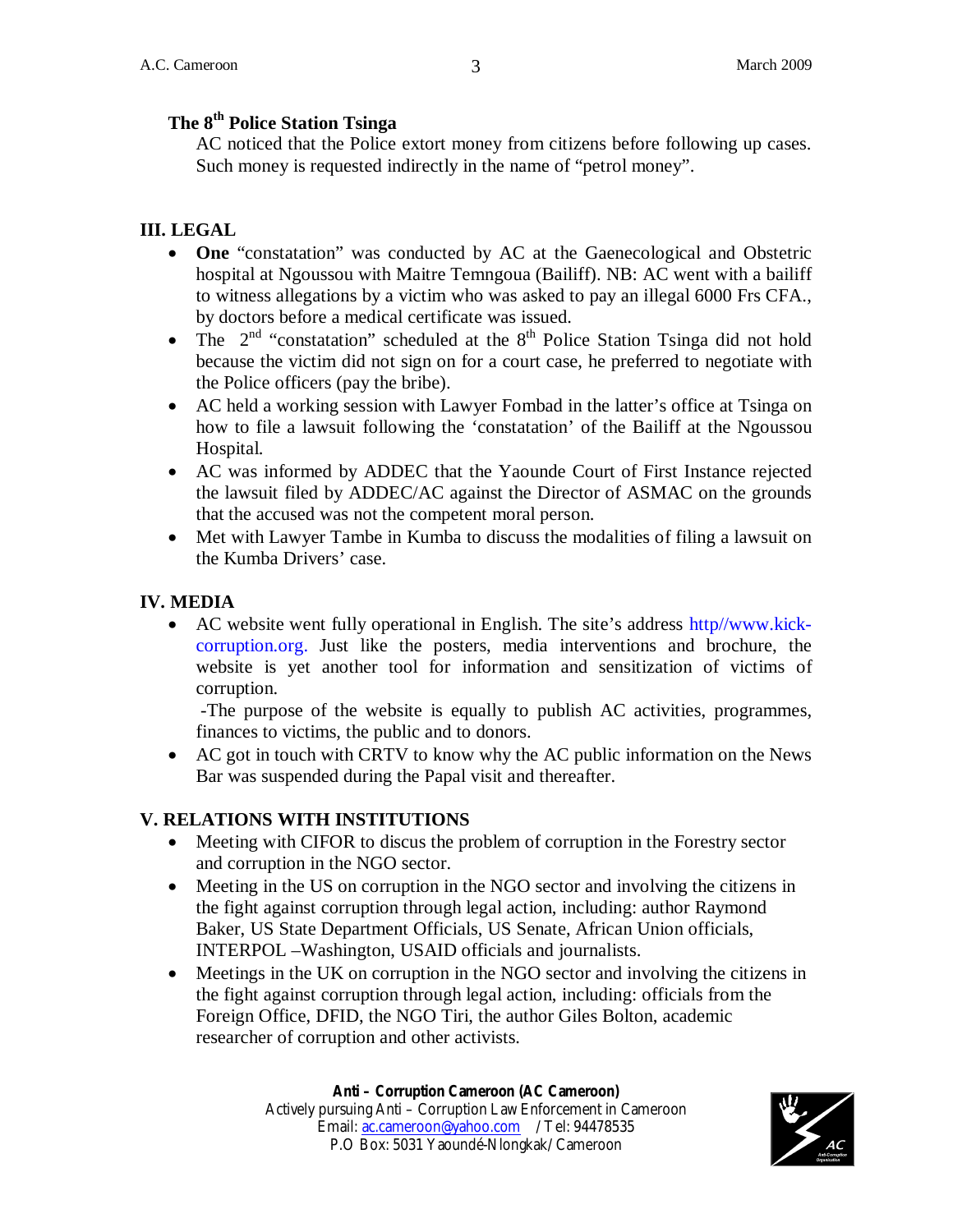Meeting with African Union officials on corruption in the NGO sector and involving the citizens in the fight against corruption through legal action.

### **VI. RELATIONS WITH NGOs**

- **One** meeting with the Director of the Ecumenical Service for Peace (SEP) at Nsimeyong with the aim of presenting AC and getting a case on corruption. A meeting was scheduled between the AC Founder/Director and that of SEP.
- **One** meeting with the Director of Prison Fellowship Cameroon at Mendong Yaounde with the aim of presenting AC and getting a case on corruption.
- Met with the CEO of Global Conscience Kumba for the first time on how to get victims sign on to a court case.

#### **VII. MANAGEMENT**

- AC Coordinator officially received AC's **cash box**, and **cashbook** from LAGA.
- AC's Volunteer stopped work abruptly complaining of poor health.

### **VIII. AC FINANCES**

#### **The expenditure of A.C. Organization by budgetary heading in March 09**

| <b>Amount</b><br><b>FCFA</b> | <b>Item</b>           | <b>Details</b>                                    | <b>Amount</b> in<br><b>USD</b> |
|------------------------------|-----------------------|---------------------------------------------------|--------------------------------|
| 275 000                      | <b>Investigations</b> | 18 investigations; 407 calls on                   | \$544,6                        |
|                              |                       | the Hotline, AC contacted 135                     |                                |
| 185 700                      | Legal                 | Bailiff witnessed corruption in a                 | \$367,7                        |
|                              |                       | <b>Yaounde Hospital; AC met with</b>              |                                |
|                              |                       | two Lawyers.                                      |                                |
| 20 000                       | <b>Media</b>          | <b>AC</b> website went operational                | 39,6                           |
| 289 500                      | <b>Management</b>     | <b>Coordinator went on field</b><br>investigation | \$573,3                        |
| 32 150                       | <b>Office</b>         | <b>Consumables</b>                                | \$63,7                         |
| 802 350                      | <b>Total</b>          |                                                   | \$1588,8                       |
|                              | <b>Expenditure</b>    |                                                   |                                |
|                              | <b>March</b>          |                                                   |                                |